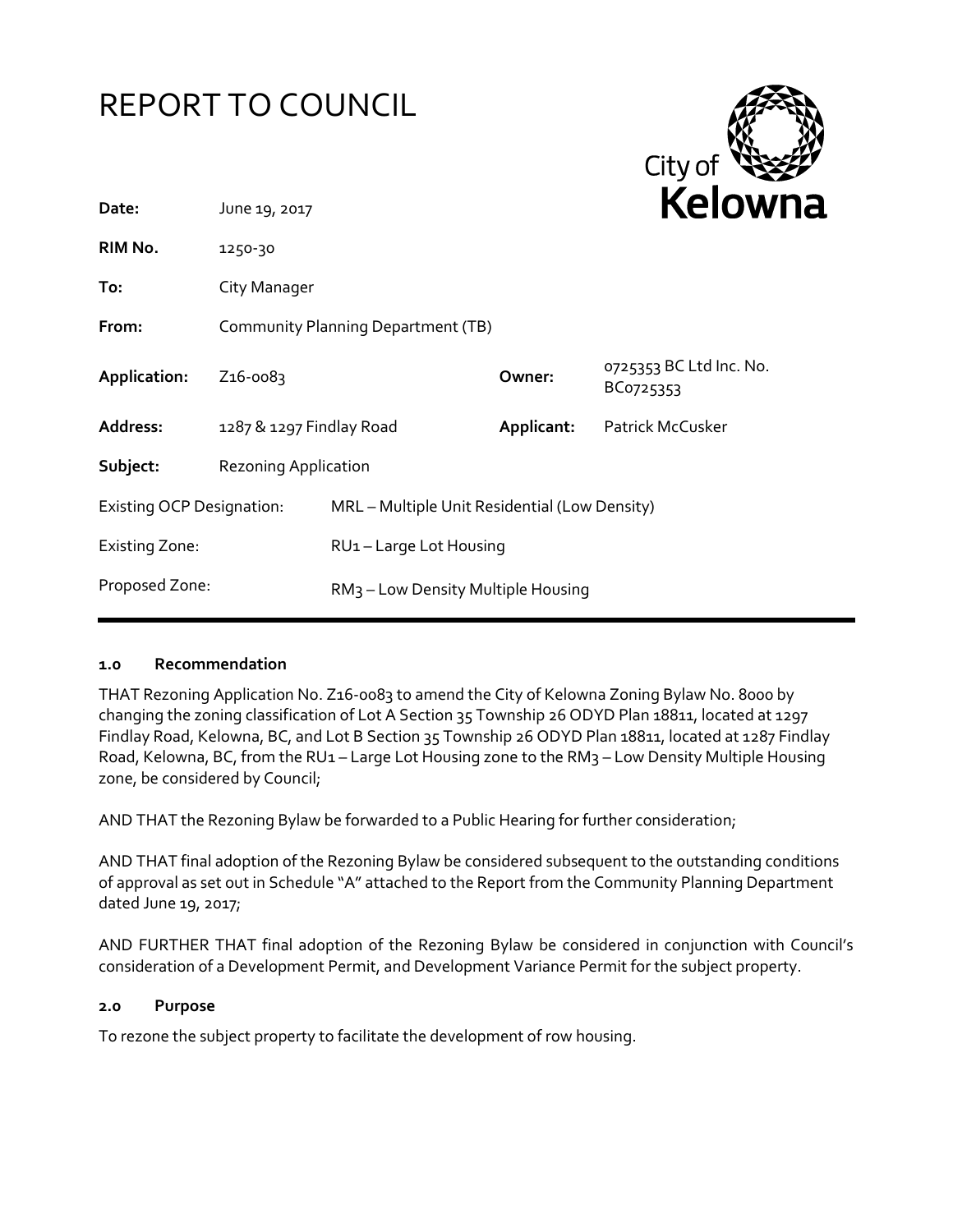# **3.0 Community Planning**

Community Planning supports the proposed rezoning from RU1 – Large Lot Housing to RM3 – Low Density Multiple Housing to facilitate the development of row housing. The rezoning is consistent with the Official Community Plan Future Land Use Designation of MRL – Multiple Unit Residential (Low Density). The proposed development will feature 20 three-bedroom units which is a type of housing that is currently in demand.

# **4.0 Proposal**

# 4.1 Background

The subject properties each have a single family dwelling on the property that will be demolished or moved to facilitate this redevelopment.

#### 4.2 Project Description

The proposed rezoning from RU1 - Large Lot Housing to RM3 - Low Density Multiple Housing will facilitate the redevelopment of the subject properties to allow for row housing to be constructed. The Official Community Plan Future Land Use Designation is MRL – Multiple Unit Residential (Low Density) which is consistent with this application. The proposal meets the OCP Guideline of Compact Urban Form, by increasing density where infrastructure and services already exist. A 5.0 m road dedication will be required along Findlay Road for the future Hollywood Road extension and the two properties will be consolidated as a function of this rezoning.

The proposed complex will feature 20 three-bedroom units accessed from a common driveway which is a type of housing that is currently in low supply. Each unit has parking for two vehicles either in a tandem or double garage. Visitor parking is provided at grade on the site, and one variance is requested to allow visitor parking in the rear yard setback. Each unit has a ground-oriented entrance off the rear of the units that is accessed from a common walkway, and the end units have an entrance facing the public street.

# 4.3 Site Context

The subject properties are located in Rutland in an area where redevelopment is supported. They are located within walking distance to Bus Route Number 10, and they back onto Chichester Wetland Park. The properties have a walk score of 37, meaning it is a car dependent neighbourhood.

| <b>Orientation</b> | Zoning                                         | <b>Land Use</b>               |
|--------------------|------------------------------------------------|-------------------------------|
| North              | RM <sub>3</sub> – Low Density Multiple Housing | Multi-family Housing          |
| East               | P <sub>3</sub> – Parks & Open Space            | Chichester Wetland Park       |
| South              | RU1-Large Lot Housing                          | <b>Single Family Dwelling</b> |
| West               | I <sub>1</sub> - Business Industrial           | Industrial                    |

Specifically, adjacent land uses are as follows: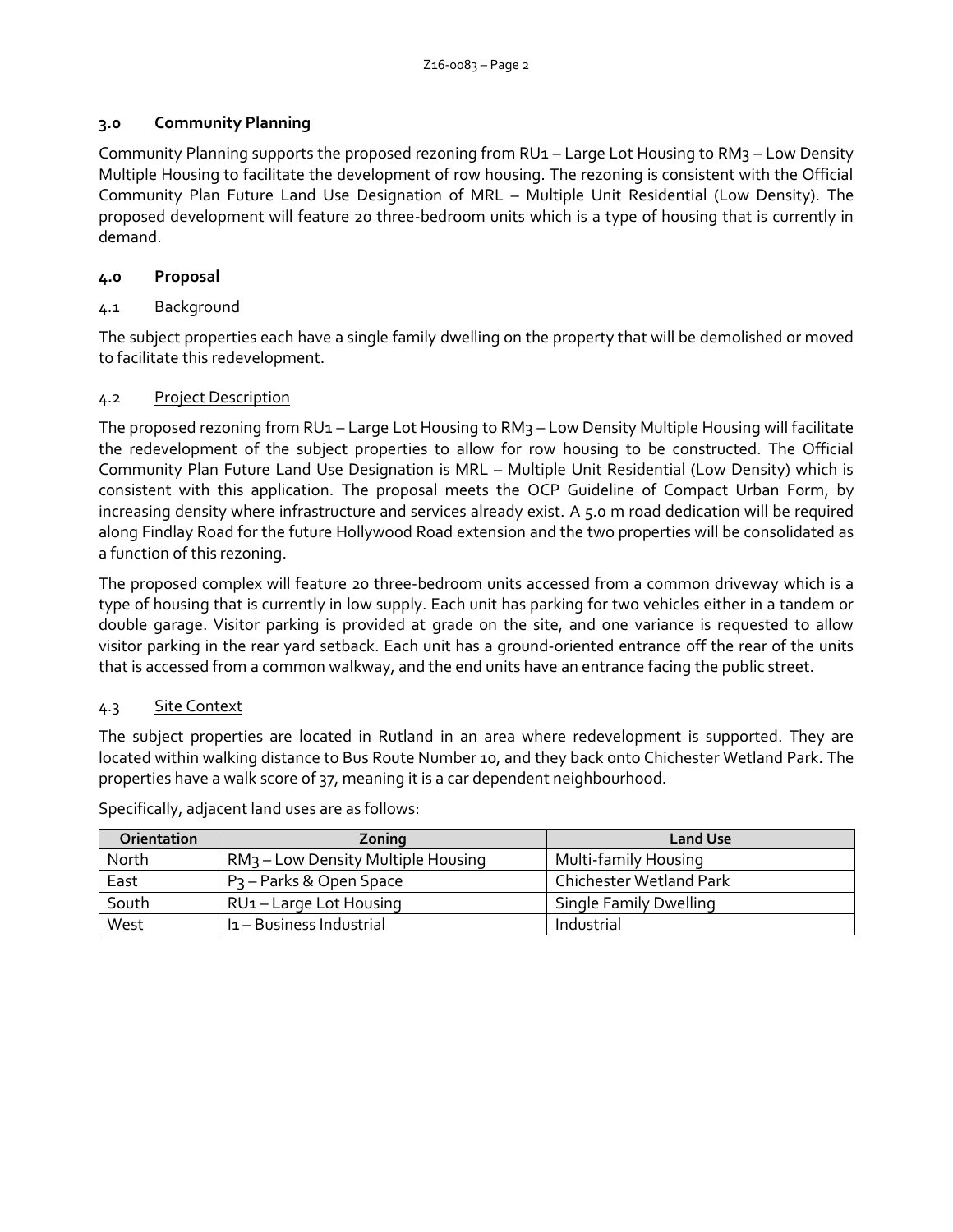

# **Subject Property Map:** 1287 & 1297 Findlay Road

# 4.4 Zoning Analysis Table

| <b>Zoning Analysis Table</b>                                                                                     |                                                |                                                     |  |  |
|------------------------------------------------------------------------------------------------------------------|------------------------------------------------|-----------------------------------------------------|--|--|
| <b>CRITERIA</b>                                                                                                  | <b>RM3 ZONE REQUIREMENTS</b>                   | <b>PROPOSAL</b>                                     |  |  |
| <b>Existing Lot/Subdivision Regulations</b>                                                                      |                                                |                                                     |  |  |
| Lot Area                                                                                                         | $900 \text{ m}^2$                              | 3480 m <sup>2</sup>                                 |  |  |
| Lot Width                                                                                                        | 30.0 m                                         | 45.6 m                                              |  |  |
| Lot Depth                                                                                                        | 30.0 m                                         | 75.4 m                                              |  |  |
| <b>Development Regulations</b>                                                                                   |                                                |                                                     |  |  |
| Floor Area Ratio                                                                                                 | 0.8                                            | .79                                                 |  |  |
| Site Coverage (Buildings)                                                                                        | 40%                                            | 40%                                                 |  |  |
| Site Coverage (Buildings,<br>Driveways, and Parking)                                                             | 60%                                            | 59.7%                                               |  |  |
| Height                                                                                                           | 10.0 m / 3 storeys                             | 9.0 m / 3 storeys                                   |  |  |
| Front Yard                                                                                                       | 1.5 <sub>m</sub>                               | 1.5 <sub>m</sub>                                    |  |  |
| Side Yard (south)                                                                                                | 4.0 m                                          | 4.0 m                                               |  |  |
| Side Yard (north)                                                                                                | 4.0 m                                          | 4.0 m                                               |  |  |
| Rear Yard                                                                                                        | 7.5 <sub>m</sub>                               | 7.5 m                                               |  |  |
| <b>Other Regulations</b>                                                                                         |                                                |                                                     |  |  |
| Minimum Parking Requirements                                                                                     | 40 stalls                                      | 40 stalls plus 6 visitor stalls                     |  |  |
| Private Open Space                                                                                               | $25 \text{ m}^2$ per unit (500m <sup>2</sup> ) | $>$ 25 m <sup>2</sup> per unit (522m <sup>2</sup> ) |  |  |
| Setback to Parking (rear)                                                                                        | 1.5 <sub>m</sub>                               | 0.0 <sub>m</sub>                                    |  |  |
| O Indicates a requested variance to reduce the rear yard setback to parking from 1.5m required to 0.0m proposed. |                                                |                                                     |  |  |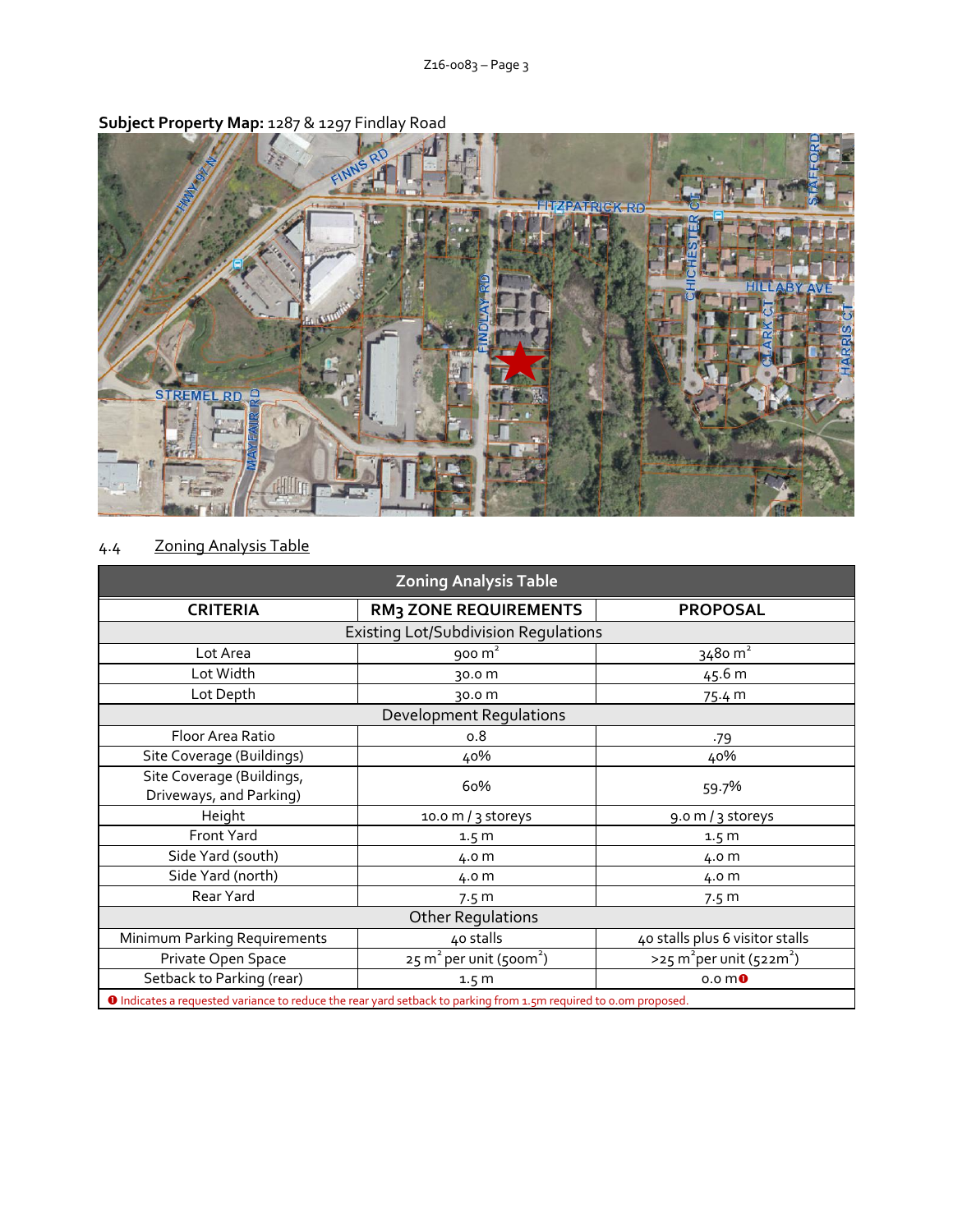#### **5.0 Current Development Policies**

#### 5.1 Kelowna Official Community Plan (OCP)

#### **Development Process**

**Compact Urban Form.**<sup>1</sup> Develop a compact urban form that maximizes the use of existing infrastructure and contributes to energy efficient settlement patterns. This will be done by increasing densities (approximately 75 - 100 people and/or jobs located within a 400 metre walking distance of transit stops is required to support the level of transit service) through development, conversion, and re-development within Urban Centres (see Map 5.3) in particular and existing areas as per the provisions of the Generalized Future Land Use Map 4.1.

#### **6.0 Technical Comments**

#### 6.1 Building & Permitting Department

- Development Cost Charges (DCC's) are required to be paid prior to issuance of any Building Permit(s).
- Placement permits are required for any sales or construction trailers that will be on site. The location(s) of these are to be shown at time of development permit application.
- A Hoarding permit may be required and protection of the public from the staging area and the new building area during construction. Location of the staging area and location of any cranes should be established at time of DP.
- A Building Code analysis is required for the structure at time of building permit applications, but the following items may affect the form and character of the building(s):
- Any security system that limits access to exiting needs to be addressed in the code analysis by the architect.
- Spatial calculation should be provided for the building face adjacent to the property line.
- A Geotechnical report is required to address the sub soil conditions and site drainage at time of building permit application. Minimum building elevations are required to be established prior to the release of the Development Permit. If a soil removal or deposit permit is required, this must be provided at time of Development Permit application.
- We strongly recommend that the developer have his professional consultants review and prepare solutions for potential impact of this development on adjacent properties. Any damage to adjacent properties is a civil action which does not involve the city directly. The items of potential damage claims by adjacent properties are items like settlement of foundations (preload), damage to the structure during construction, additional snow drift on neighbour roofs, excessive noise from mechanical units, vibration damage during foundation preparation work etc.
- Fire resistance ratings are required for units, garages and/or garbage enclosure room(s). The drawings submitted for building permit is to clearly identify how this rating will be achieved and where these area(s) are located.

<sup>-</sup><sup>1</sup> City of Kelowna Official Community Plan, Policy 5.2.3 (Development Process Chapter).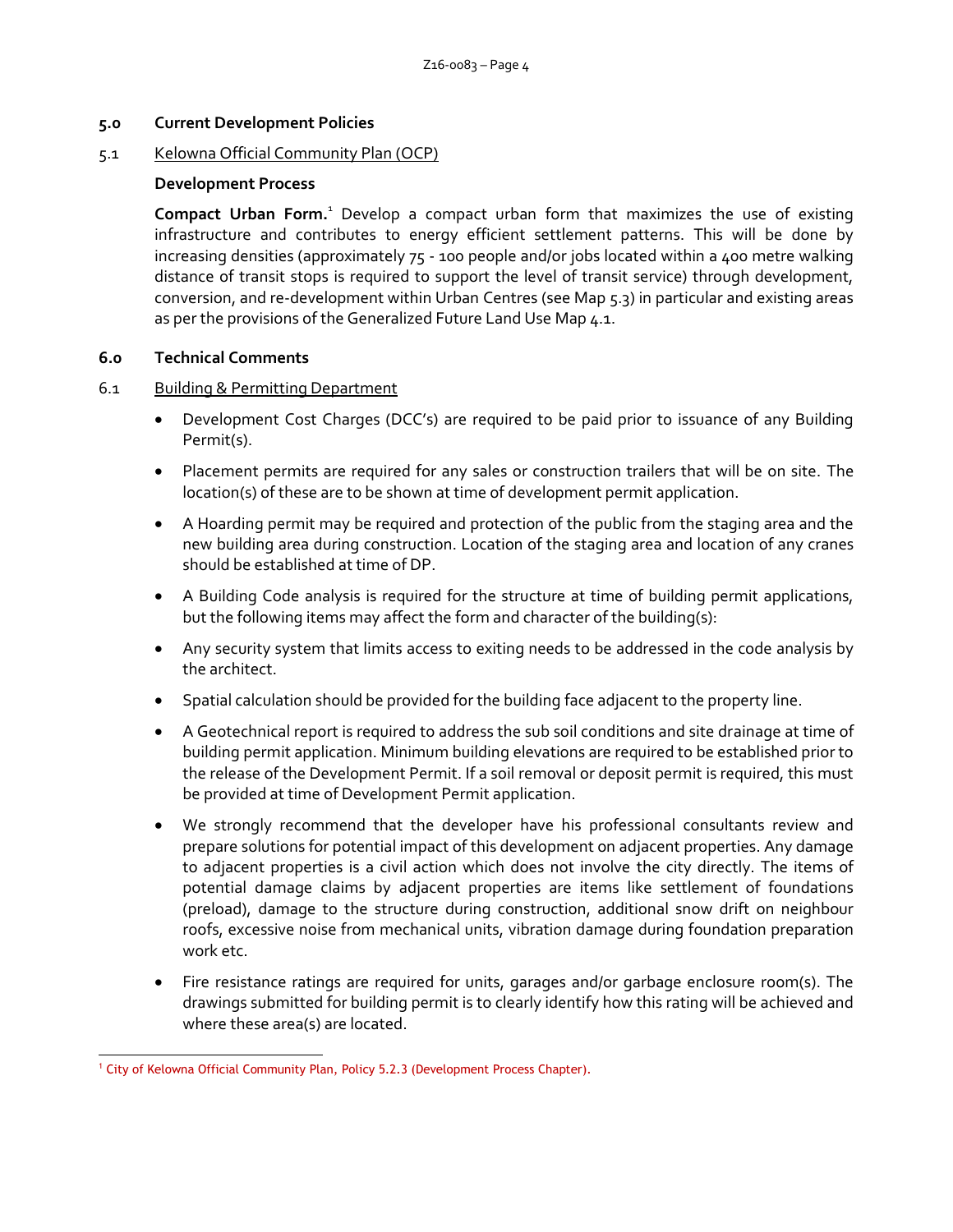- Size and location of all signage to be clearly defined as part of the development permit. This should include the signage required for the building addressing to be defined on the drawings per the bylaws on the permit application drawings.
- Full Plan check for Building Code related issues will be done at time of Building Permit applications. Please indicate how the requirements of Radon mitigation and NAFS are being applied to this structure at time of permit application.

# 6.2 Development Engineering Department

Please see attached Schedule "A" dated January 18, 2017.

#### 6.3 Fire Department

- Construction fire safety plan is required to be submitted and reviewed prior to construction and updated as required.
- Engineered Fire Flow calculations are required to determine Fire Hydrant requirements as per the City of Kelowna Subdivision Bylaw #7900. New hydrants on this property shall be operational prior to the start of construction and shall be deemed a private hydrant.
- All buildings shall be addressed off of the street it is accessed from. One main address off of Findlay access for the complex and unit numbers for the strata.
- Fire Department access is to be met as per BCBC 3.2.5. if the road is over 90 metres long, a turn-around facility shall be constructed.
- If this is a gated complex, an approved Fire Department steel lock box acceptable to the fire dept. is required by the fire department entrance and shall be flush mounted
- All requirements of the City of Kelowna Fire and Life Safety Bylaw 10760 shall be met.
- Requirements of section 9.10.19 Smoke Alarms and Carbon Monoxide alarms of the BCBC 2012 are to be met

# 6.4 FortisBC Electric

- There are FortisBC Inc (Electric) ("FBC(E)") primary distribution facilities along Findlay Road. The applicant is responsible for costs associated with any change to the subject property's existing service, if any, as well as the provision of appropriate land rights where required.
- Otherwise, FBC(E) has no concerns with this circulation.
- In order to initiate the design process, the customer must call 1-866-4FORTIS (1-866-436-7847). It should be noted that additional land rights issues may arise from the design process but can be dealt with at that time, prior to construction.

# 6.5 Ministry of Transportation

 Preliminary Approval is granted for the rezoning for one year pursuant to Section 52(3)(a) of the Transportation Act.